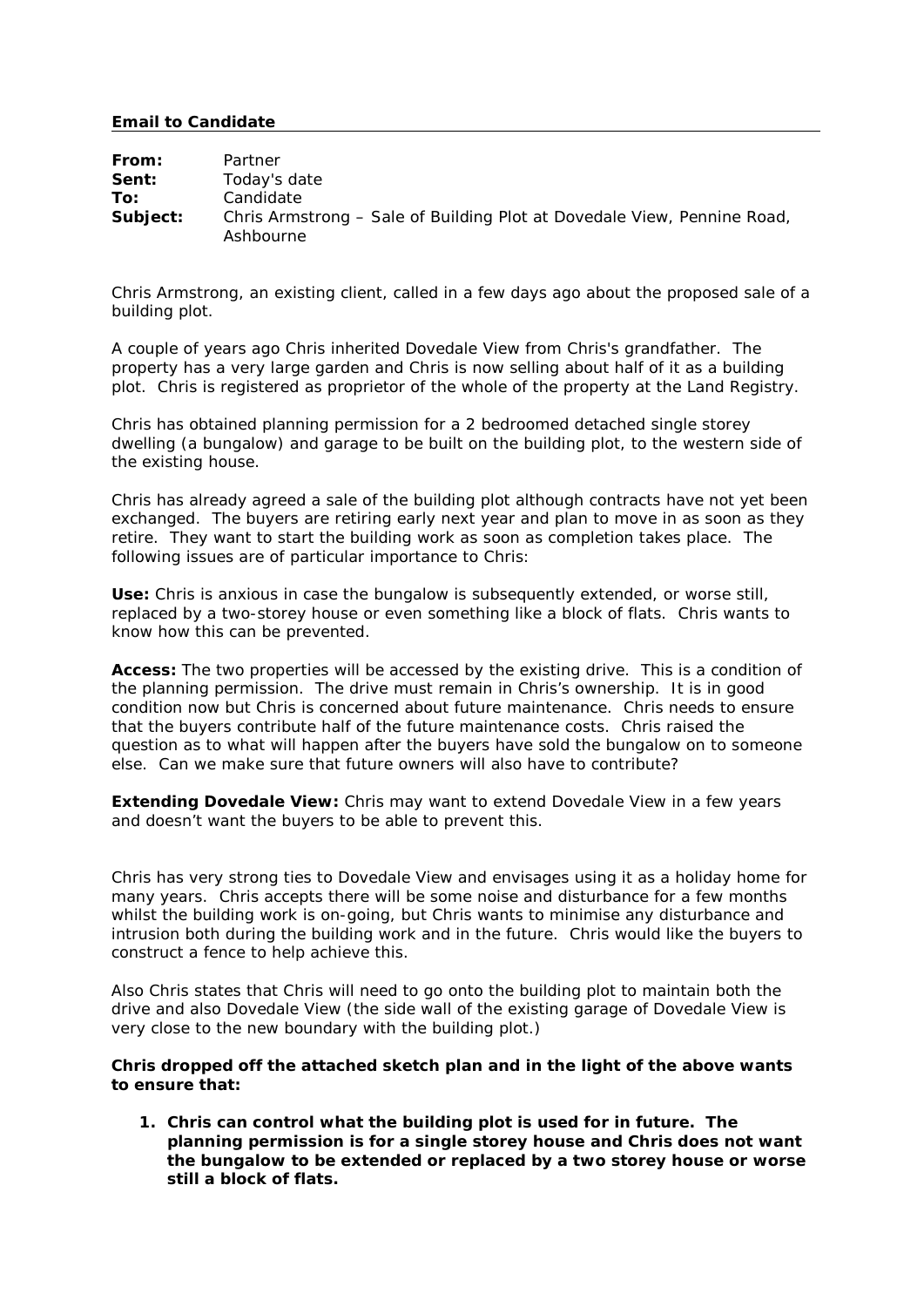- **2. Both properties can use the existing drive. Chris wants to keep ownership of the drive and get a 50% contribution towards the future maintenance of the drive from the current buyers and any future owners of the building plot.**
- **3. Chris will be free to extend Dovedale View in the future, should Chris wish to do so.**
- **4. Any disturbance and intrusion both during the building work and in the future is minimised. Chris would like the buyers to construct a fence as soon as possible along the boundary between the building plot and Dovedale View to help achieve this.** (This boundary is marked with a 'T' on the sketch plan.)
- **5. Chris has access to the building plot to facilitate maintenance of both Dovedale View and the drive.**

Chris is coming in today and I want you to see Chris to discuss the sale.

I have agreed costs etc. with Chris and checked the Capital Gains Tax ('CGT') position, so these need not be mentioned.

**At your meeting, I would like you to explain to Chris:**

- **(a) Whether and how Chris's concerns about the sale can be met; and**
- **(b) Whether the solutions you suggest will be effective to bind future owners of the building plot as well as the present buyers.**

*Attachments: Sketch plan of building plot at Dovedale View*

**Note to candidates:**

- **(i) For the purpose of this exercise you should not deal with nor will you be asked about: client care issues including costs; tax (including CGT); or money laundering issues.**
- **(ii) Remember that this exercise is an oral presentation and not an interview. If the client asks questions you should answer them as appropriate but do not expect to engage the client in conversation, nor should you seek to obtain further instructions from him/her.**